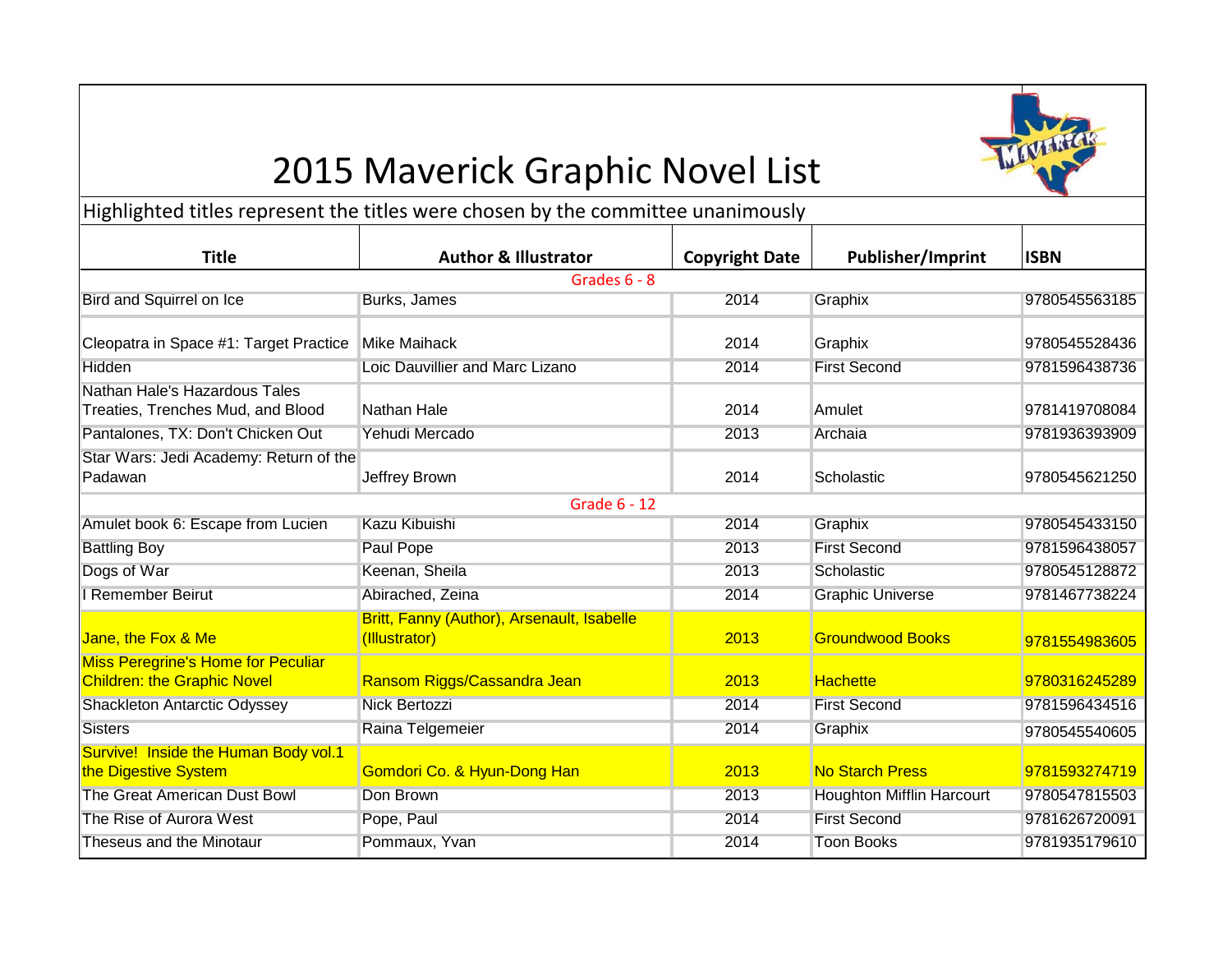# 2015 Maverick Graphic Novel List



Highlighted titles represent the titles were chosen by the committee unanimously

| <b>Title</b>                                         | <b>Author &amp; Illustrator</b>                                                                                                                        | <b>Copyright Date</b> | <b>Publisher/Imprint</b> | <b>ISBN</b>   |  |  |  |
|------------------------------------------------------|--------------------------------------------------------------------------------------------------------------------------------------------------------|-----------------------|--------------------------|---------------|--|--|--|
|                                                      |                                                                                                                                                        |                       |                          |               |  |  |  |
| <b>Grades 9 - 12</b>                                 |                                                                                                                                                        |                       |                          |               |  |  |  |
| <b>Bad Machinery volume 1</b>                        | John Allison                                                                                                                                           | 2013                  | <b>Oni Press</b>         | 9781620100844 |  |  |  |
| <b>Bandette</b>                                      | Paul Tobin and Coleen Coover                                                                                                                           | 2013                  | Dark Horse               | 9781616552794 |  |  |  |
| Barrage vol 1                                        | Kouhei Horikoshi                                                                                                                                       | 2013                  | Viz Media                | 9781421552750 |  |  |  |
| Barrage vol 2                                        | Kouhei Horikoshi                                                                                                                                       | 2013                  | <b>Viz Media</b>         | 9781421555713 |  |  |  |
| Batman Volume 4 Zero Year Secret                     |                                                                                                                                                        |                       |                          |               |  |  |  |
| City                                                 | Scott Snyder, Greg Capullo, Danny Miki                                                                                                                 | 2014                  | DC                       | 9781401245085 |  |  |  |
| Batman Superman: Crossworld Vol 1                    | Greg Pak, Jae Lee                                                                                                                                      | 2014                  | <b>DC</b>                | 9781401245092 |  |  |  |
| <b>Green Hornet Year One</b>                         | Matt Wagner                                                                                                                                            | 2013                  | Dynamite                 | 9781606904213 |  |  |  |
| Injustice Vol 1                                      | Tom Taylor, Jheremy Raapack Mike Miller                                                                                                                | 2013                  | <b>DC Comics</b>         | 9781401245009 |  |  |  |
| Kitaro                                               | Shigeru Mizuki                                                                                                                                         | 2013                  | Drawn & Quarterly        | 9781770461109 |  |  |  |
| <b>Night of the Living Deadpool</b>                  | <b>Cullen Bunn &amp; Ramon Rosanas</b>                                                                                                                 | 2014                  | <b>Marvel</b>            | 9780785190172 |  |  |  |
| Nightwing Vol 4 Second City                          | Kyle Higgins                                                                                                                                           | 2014                  | <b>DC Comics</b>         | 9781401246303 |  |  |  |
| Nisekoi: False Love                                  | Naoshi Komi                                                                                                                                            | 2014                  | <b>Viz Media</b>         | 9781421557991 |  |  |  |
| Romeo and Juliet                                     | <b>Gareth Hinds</b>                                                                                                                                    | 2013                  | <b>Cadlewick Press</b>   | 9780763659486 |  |  |  |
| Seraph of the End                                    | Takaya Kagami & Yamato Yamamoto                                                                                                                        | 2014                  | <b>Viz Media</b>         | 9781421571508 |  |  |  |
| <b>I</b> Summer Wars Part 1                          | Mamoru Hosoda (Story), Iqura Sugimoto<br>(Art)                                                                                                         | 2013                  | Vertical, Inc.           | 9781939130150 |  |  |  |
| <b>The Graveyard Book Graphic Novel:</b><br>Volume 1 | Gaiman, Neil (Author), Russell, P Craig<br>(Author), Russell, P Craig (Illustrator), Scott,<br>Stephen B (Illustrator), Nowlan, Kevin<br>(Illustrator) | 2014                  | Archaia                  | 9780062194817 |  |  |  |
| The Great American Documents:<br>Volume 1: 1620-1830 | Ruth Ashby, Ernie Colon                                                                                                                                | 2014                  | Hill and Wang            | 9780374534530 |  |  |  |
| <b>The Shadow Hero</b>                               | <b>Gene Yang &amp; Sonny Liew</b>                                                                                                                      | 2014                  | <b>First Second</b>      | 9781596436978 |  |  |  |